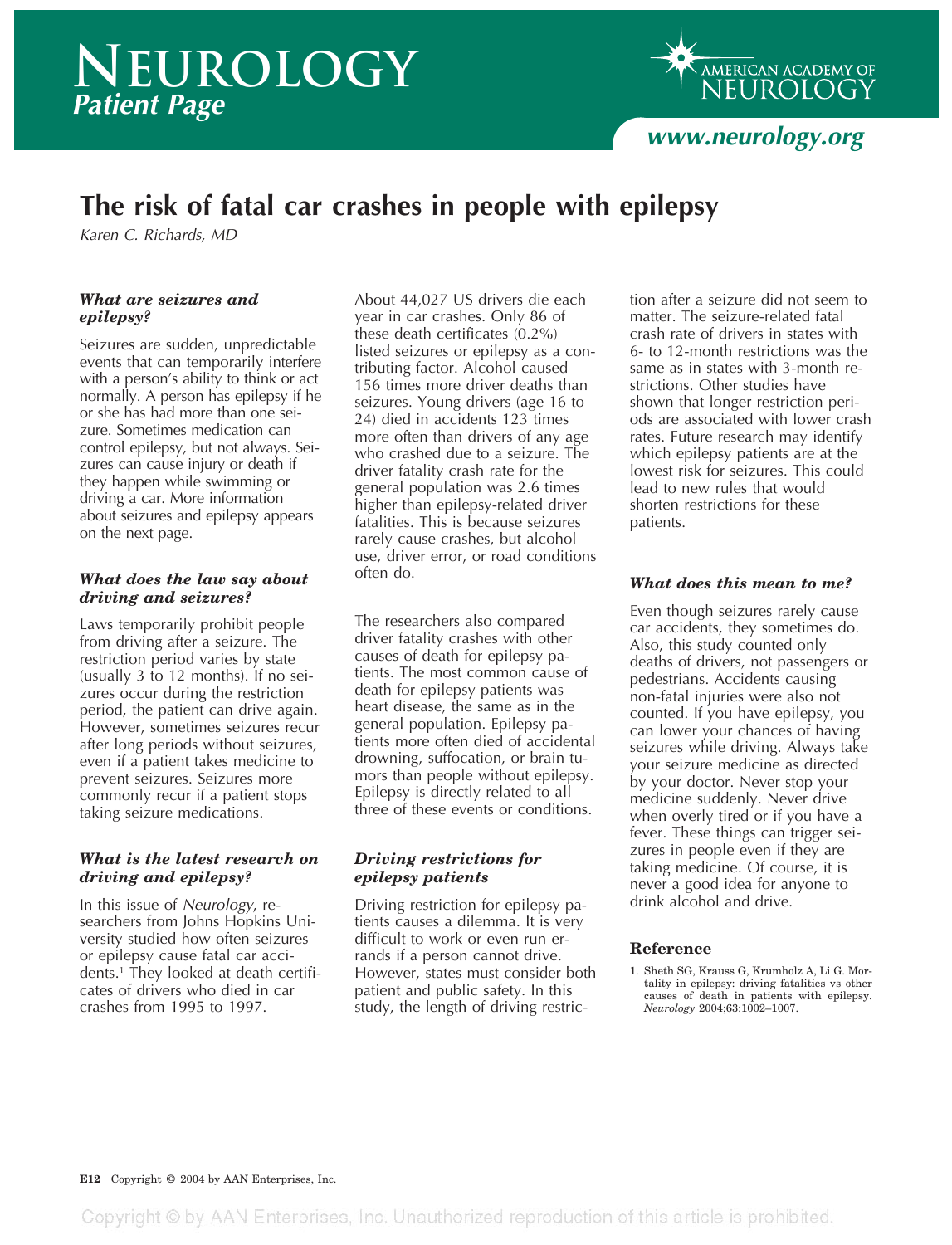# **NEUROLOGY Patient Page —***ABOUT SEIZURES AND EPILEPSY*



### *www.neurology.org*

#### *What is a seizure?*

A seizure is a disruption in the normal electrical activity of the brain. Normally the brain is very active, passing electrical messages back and forth between nerve cells. When a person has a seizure, there is abnormal firing of nerve cells and the messages become jumbled in part or all of the brain.

A seizure may cause a variety of different symptoms, such as twitching or shaking in an arm, leg, one side of the face, or the whole body; repetitive movements or gestures; confusion; feelings of fear or other emotions; hallucinations (odd smells, tastes, sounds, or seeing things that are not there); loss of consciousness; and convulsions.

#### *What causes seizures?*

Anyone may have a seizure in certain conditions. Common causes are fever (in young children) (see febrile seizures, below); head trauma (during birth or any time later); infection of the brain or nervous system (e.g., meningitis); brain tumors; very low blood sugar; stroke (a brain attack); lack of oxygen to the brain; and poisoning (e.g., alcohol and various drugs).

#### *What are febrile seizures?*

Febrile seizures are generally benign and occur in children from ages 3 months to 5 years, with average age at onset of 18 to 22 months. They occur in the setting of a febrile illness, usually as the fever is rising fast. They are associated with common childhood infections such as ear infections, tonsillitis, upper airway infections, and gastrointestinal infections. Most are associated with viral illnesses.

Febrile seizures are more common

in boys. They also tend to run in families. About one third of children who have a first febrile seizure will have a second one, almost always within 2 years. The earlier the onset of febrile seizures, the greater chance that they will recur. However, less than 5% of children with febrile seizures go on to develop epilepsy.

Although febrile seizures are usually benign, it is critical that the child be evaluated immediately to identify the cause of the fever and treat conditions such as meningitis or intoxication.

#### *What is epilepsy?*

Epilepsy is an episodic recurrence of seizures that are not due to fever, active infection, drug effects, or other triggering causes. It may be caused by a variety of conditions that injure a part or all of the brain, such as problems in development of the brain that occurs before birth, inherited disorders of the brain or nervous system, brain trauma, brain tumors, stroke, infections, and poisoning. About 70% of cases have no known cause.

Each year there are 125,000 new cases of epilepsy. About 2.5 million people in the United States have some form of epilepsy.

#### *How is epilepsy diagnosed?*

The doctor will need to know as much as possible about what happened during, immediately before, and after the seizure. How often seizures occur, whether there are any warning signs, and whether the patient remembers anything about the seizure are all important. Someone who has witnessed the seizures can provide valuable information that the patient may not know.

Electroencephalography (EEG) is a simple and painless study that records the brain's electrical activity picked up by tiny wires taped to the head. Specific brain wave patterns may be noted during or between seizures in patients with epilepsy and may help with diagnosis.

Imaging studies to look at the brain may be helpful in locating tumors, scars, or other abnormalities that may be causing seizures. MRI (magnetic resonance imaging) and CT (computed tomography) scans create pictures of the inside of the brain.

#### *How is epilepsy treated?*

Drugs called anticonvulsants are used most commonly to treat seizures. There are a number of different medications that can be used, alone or in combination. These drugs are effective in 60 to 80% of cases. Close supervision by a doctor is essential to watch for side effects and obtain the best seizure control.

People with epilepsy can help control seizures by avoiding alcohol and caffeine, avoiding unusual stress, getting enough sleep, taking their medications as prescribed, and working closely with their doctor. A special diet may be helpful in controlling certain types of seizures in children but requires very close medical supervision. Surgery may be very helpful when medication fails and the area of the brain where the seizure occurs is known.

#### *For more information*

AAN Foundation: www.thebrainmatters.org

Epilepsy Foundation of America: www.efa.org